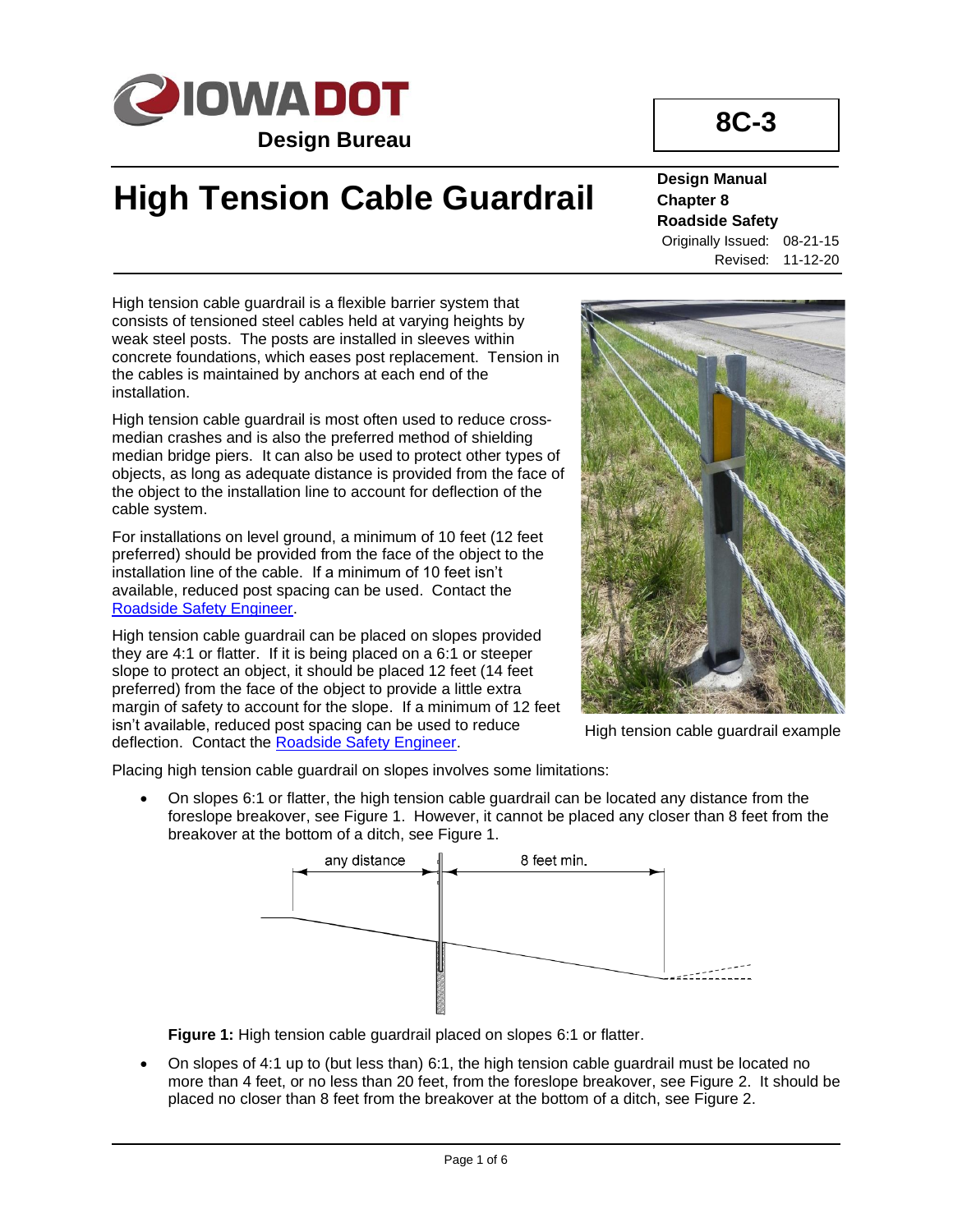

**Figure 2:** High tension cable guardrail placed on slopes 4:1 to less than 6:1.

A common situation that arises is the need to place high tension cable adjacent to steep slopes (to as steep as 2:1). Manufacturers of the high tension cable guardrail systems approved by the Iowa DOT recommend a minimum of 1 foot (2 feet preferred) between the back of post and the breakover, see Figure 3.



**Figure 3:** High tension cable guardrail placed adjacent to steep slopes.

High tension cable guardrail can be placed behind a curb provided the curb is no taller than 4 inches. Avoid placing in the area between 1.5 and 8 feet behind the curb (see Figure 4).



**Figure 4:** High tension cable guardrail placed behind a curb.

If high tension cable guardrail needs to be flared, it should be flared at a rate of 50:1.

# **Design Process for Protecting Roadside Objects (One Way Traffic)**

The process for laying out the **BA-351** high tension cable guardrail for one way traffic involves five steps:

### 1. **Select the offset from the edge of pavement (D<sub>0</sub>).**

Normally, the high tension cable installation line is placed 12 feet in front of the object. This offset can be greater, but it should not be less than 10 feet. If the object is within a narrow median that does not accommodate this design, or if the object is located close enough to the edge of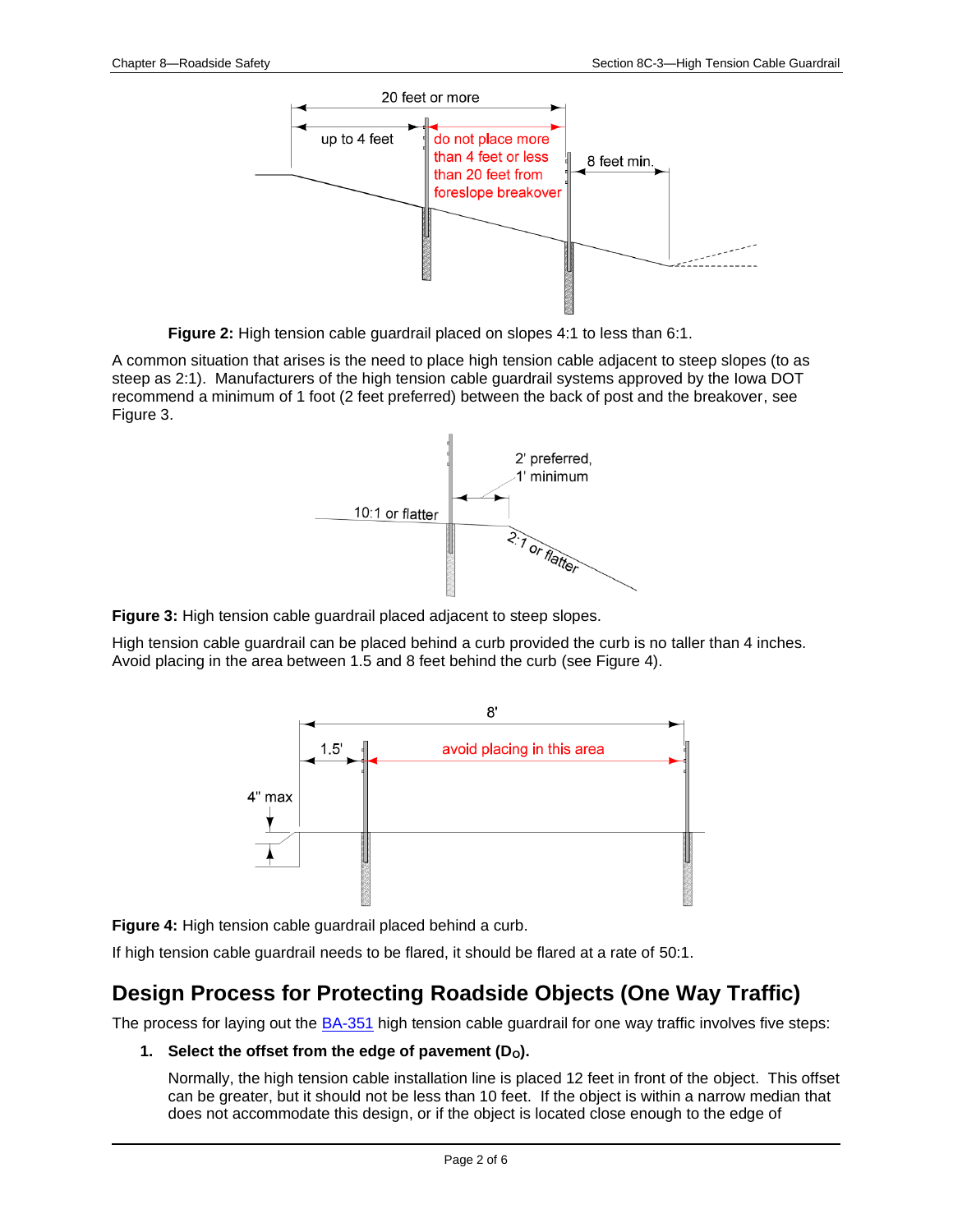traveled way that the installation line encroaches on the shoulder, consult th[e Roadside Safety](01B-02/RoadsideSafetyEngineer.pdf)  [Engineer](01B-02/RoadsideSafetyEngineer.pdf) for assistance.

#### **2. Determine the vehicle departure path.**

Determine the vehicle departure path as described in Section [8B-6.](08b-06.pdf)

#### **3. Calculate the approach cable length (CA).**

Measure the distance between the approach end of the object and the point where the installation line crosses the departure path. Round this measurement up to the next 10 foot increment. Use this value as the approach cable length.

#### **4. Determine the object cable length (CO).**

Measure the length of the object along centerline. Round this measurement up to the next 10 foot increment. Use this value as the object cable length.

#### **5. Calculate the protection length.**

Add the approach cable length to the object cable length to determine the protection length (Protection Length =  $C_A + C_O$ ). This is the bid quantity that will be entered in the plans.

The example below demonstrates.

 $D<sub>o</sub>$  is 16 feet.

Clear zone is 34 feet.

Runout length is 360 feet.

The length of the object is 16 feet measured along the centerline. The back of the object is beyond the clear zone, so the object is protected to the clear zone.

#### The figure below shows the set up:

|                    |                        |                           | edge of traveled way- |  |
|--------------------|------------------------|---------------------------|-----------------------|--|
|                    |                        | runout length-            |                       |  |
|                    | vehicle departure path | protection length-        |                       |  |
| installation line  | end anchor             | $\mathsf{L}_{\mathsf{A}}$ | end anchor            |  |
| edge of clear zone |                        |                           |                       |  |

The vehicle departure path crosses the installation line 191 feet upstream of the object. Rounding this up to the next 10 foot increment gives a  $C_A$  of 200 feet.

The length of the object (16 feet) is rounded up to the next 10 foot increment, so  $C<sub>O</sub>$  is 20 feet.

The protection length is  $C_A + C_O = 200 + 20 = 220$  feet.

### **Design Process for Protecting Roadside Objects (Two Way Traffic)**

The process for laying out the **BA-351** high tension cable guardrail for two way traffic involves six steps:

1. **Select the offset from the edge of pavement (D<sub>0</sub>).** 

The guidance given for one way traffic applies.

#### **2. Determine the vehicle departure path for the adjacent and opposing traffic.**

Determine the vehicle departure paths as described in Section [8B-6.](08b-06.pdf)

**3. Calculate the approach cable length (CA).**

Measure the distance between the approach end of the object and the point where the installation line crosses the departure path for the adjacent traffic. Round this measurement up to the next 10 foot increment. Use this value as the approach cable length.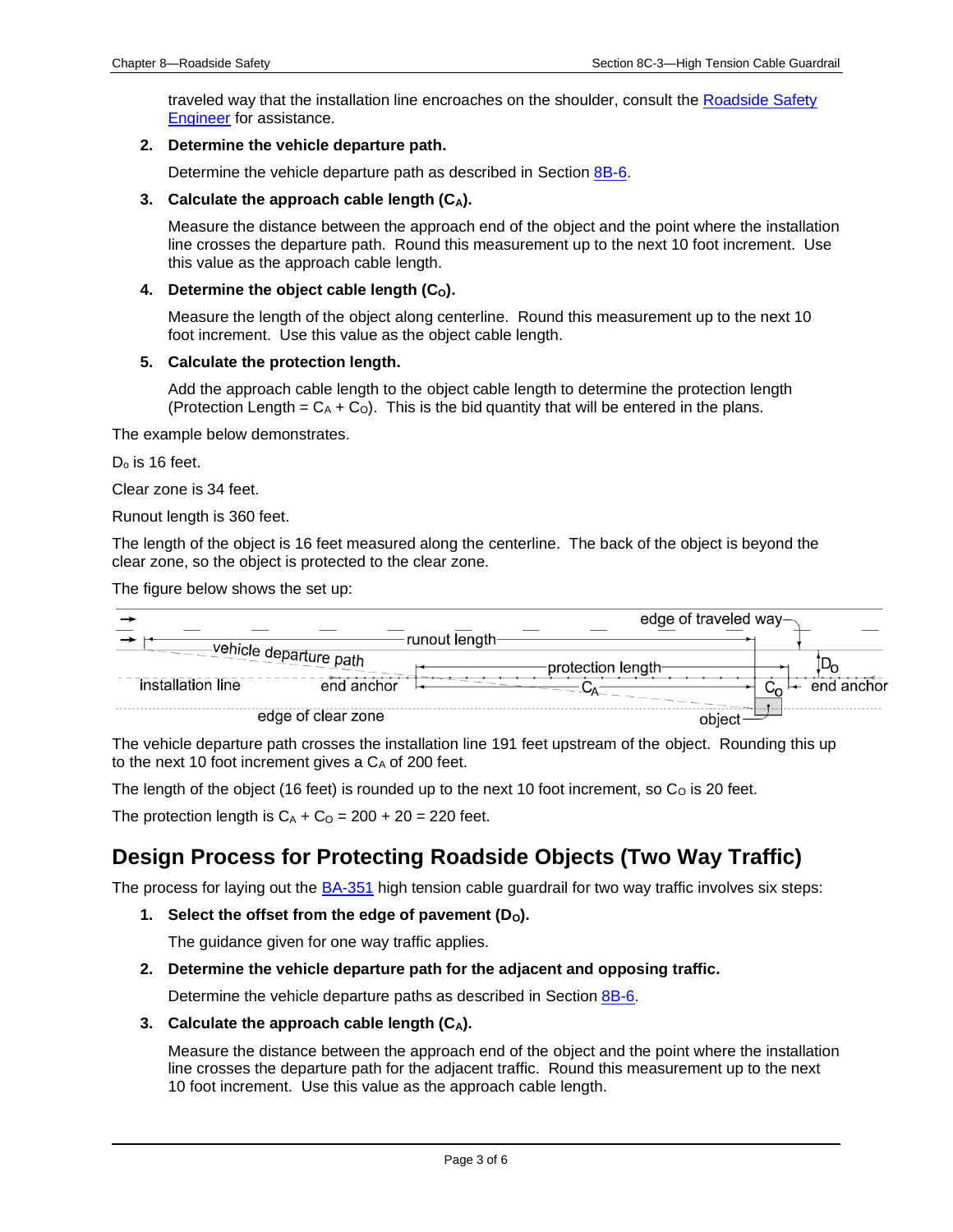### **4. Determine the object cable length (CO).**

Measure the length of the object along centerline. Round this measurement up to the next 10 foot increment. Use this value as the object cable length.

### **5.** Calculate the trailing cable length  $(C_T)$ .

Measure the distance between the trailing end of the object and the point where the installation line crosses the departure path for the opposing traffic. Round this measurement up to the next 10 foot increment. Use this value as the trailing cable length.

### **6. Calculate the protection length.**

Add the approach cable length, the object cable length, and the trailing cable length to determine the protection length (Protection Length =  $C_A + C_O + C_T$ ). This is the bid quantity that will be entered in the plans.

The example below demonstrates.

 $D<sub>o</sub>$  is 8 feet.

Clear zone is 30 feet.

Runout length is 210 feet.

The length of the object is 16 feet measured along the centerline. The back of the object is at the clear zone.

The figure below shows the set up:



The vehicle departure path crosses the installation line 154 feet upstream of the object. Rounding this up to the next 10 foot increment gives a  $C_A$  of 160 feet. The vehicle departure path for opposing traffic crosses the installation line 110 feet downstream of the object. This gives a  $C<sub>T</sub>$  of 110 feet.

The length of the object is 16 feet, so  $C<sub>o</sub>$  is 20 feet.

The protection length is  $C_A + C_O + C_T = 160 + 20 + 110 = 290$  feet.

## **End Anchors**

Every installation must have end anchors. These are added at each end of the installation, but the lengths of the anchors are not included in the protection length. Anchor lengths among the approved manufacturers vary from approximately 30 feet to 50 feet. Since it is unknown which system will be installed, consider 50 feet as the minimum length needed to install any end anchor.

Although end anchors can be placed up to a mile or more apart, this is undesirable since very long runs of cable are more difficult to keep tensioned and will have a higher deflection. Long runs also increase exposure if there is damage to the run resulting in the cable losing tension. Runs should be kept to less than 3000 feet of cable. If a run exceeds 3,000 feet, additional end anchorages should be added.

## **High Tension Cable Guardrail in Curves**

For High Tension Cable Guardrail installed in a curve with a radius of less than 650 feet, contact the [Roadside Safety Engineer.](01B-02/RoadsideSafetyEngineer.pdf) Minimum curve radius allowed varies from manufacturer to manufacturer.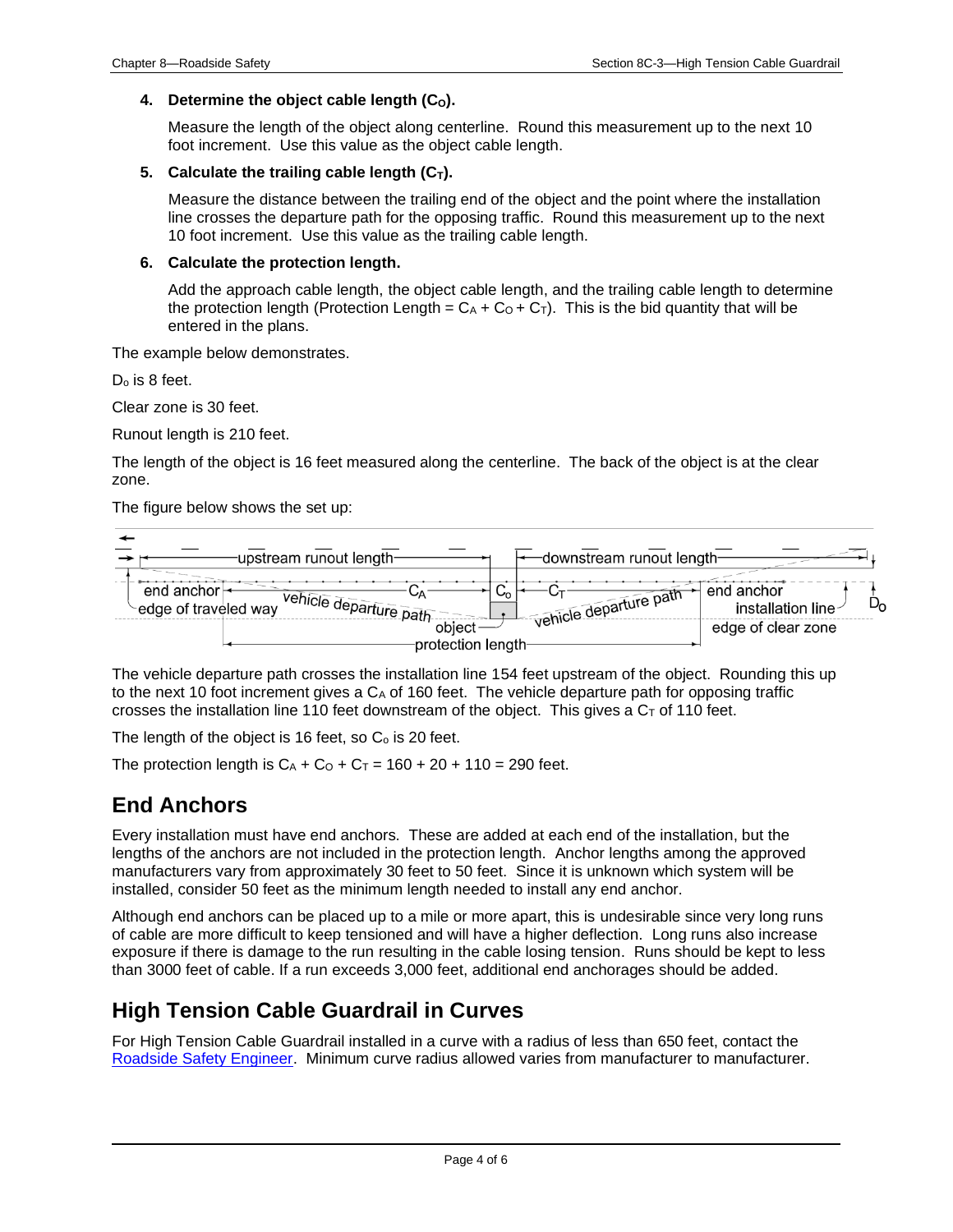### **High Tension Cable to Steel Beam Guardrail Connection**

Unlike steel beam guardrail, high tension cable guardrail cannot be anchored to a rigid object like a concrete barrier or a bridge rail end section. Instead, a crossover from high tension cable to steel beam guardrail is required. This is done using the **BA-206**, which in turn is connected to a tangent section of Wbeam, see Figure 5 below.



The high tension cable to steel beam guardrail connection requires an end terminal with a 4 foot flare. Use BA-206. A minimum of 25 feet of tangent Wbeam is required downstream of the BA-206 for the special anchor section required to make the high tension cable to steel beam guardrail connection.



**Figure 5:** High Tension Cable Guardrail to Steel Beam Guardrail connection.

Since each high tension cable guardrail manufacturer has their own method of attaching the cables to the guardrail, no details are available for the actual attachment.



The W-beam rail should be connected to a rigid object such as a bridge rail or concrete barrier using **BA-201. [BA-203](../SRP/IndividualStandards/ba203.pdf)** should not be used to anchor the W-beam rail. Should the need arise to anchor W-beam rail using BA-203, contact the [Roadside Safety Engineer.](01B-02/RoadsideSafetyEngineer.pdf)

For a bid item, use **2505-4020580 GUARDRAIL, SPECIAL ANCHOR SECTION**. This item is bid as EACH and takes the place of one High Tension Cable Guardrail End Anchor. The bid item covers a short section of high tension cable guardrail that ties into the steel beam guardrail. It does not cover any part of the steel beam guardrail installation. The "protection length" for the cable guardrail will end at the point where the BA-206 starts its flare.

The following is included in Project Scheduling System (PSS) as a default estimate reference note:

This contract item covers the permanent attachment of high tension cable guardrail to steel beam guardrail at the locations shown in the contract documents. Provide a connection meeting the high tension cable guardrail manufacturer's specifications.

This item includes the following: Any additional lengths of cable required, attachment hardware, special steel beam guardrail sections, modifications to any existing steel beam guardrail sections, and any additional labor, equipment, or materials necessary to provide for a complete connection assembly.

The Engineer will count the number of Guardrail, Special Anchor Sections.

Payment will be contract unit price for each Guardrail, Special Anchor Section properly installed.

## **Spare Parts Kits**

Contact the District to determine whether spare parts kits are desired for the proposed installation. The local maintenance garage may already have sufficient inventory on hand for repairs.

## **Plan Preparation**

For most projects, showing high tension cable guardrail installations in the plans should be very straightforward.

Reference **BA-351** and **EW-302** (for grading in the median, if applicable).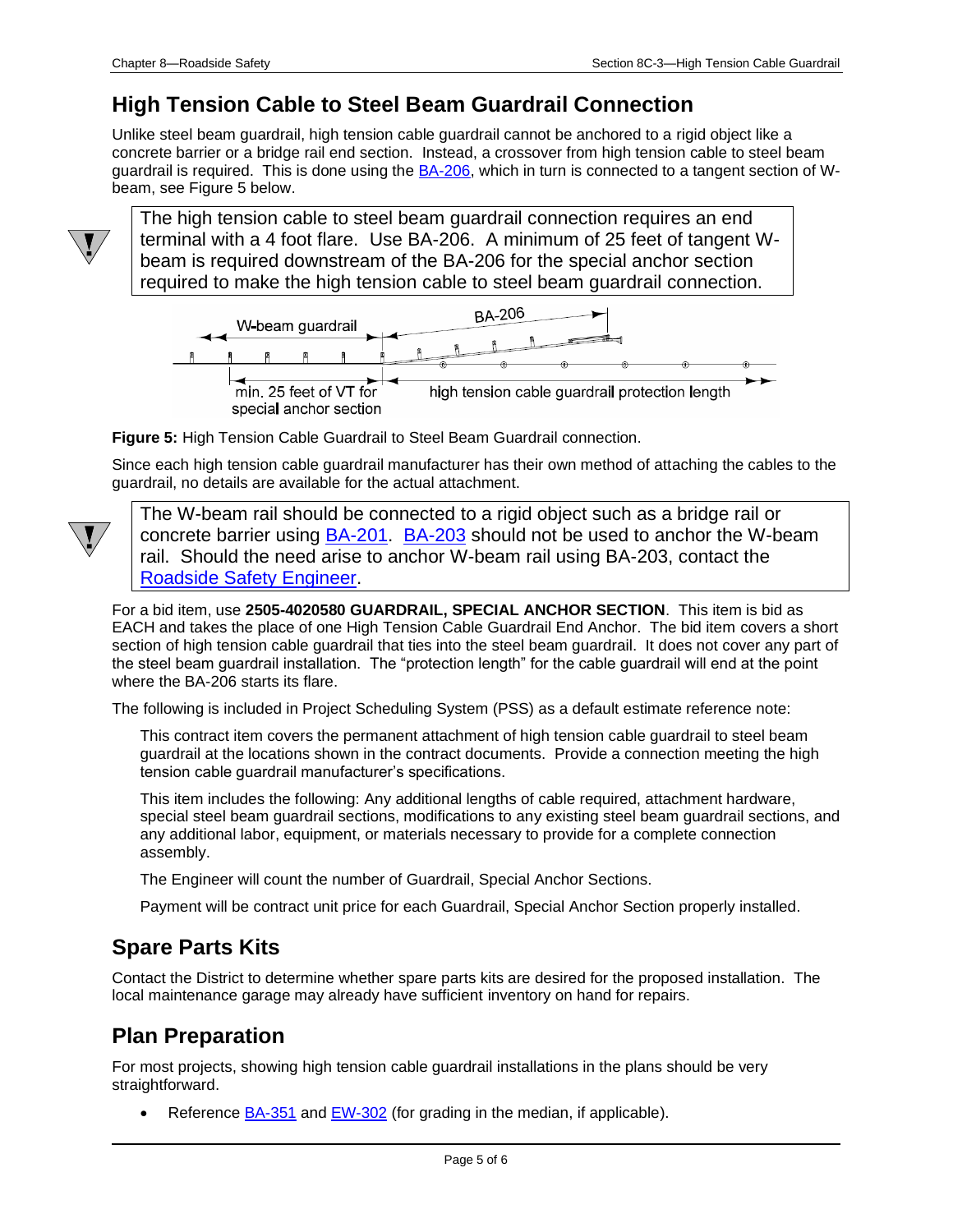- Show the installation locations on the plan & profile sheets. Use the HTCableRail line style to draw installations for plan sheets. For more complicated situations, individual detail sheets may be necessary. Contact the Methods Section for guidance.
- Use tabulatio[n 108-9A](../tnt/PDFsandWebFiles/IndividualPDFs/0108-09A.PDF) to identify the specifics of the installation.

The payment length for high tension cable guardrail equals the protection length. The lengths of end anchors are not measured for payment; instead, they are counted as "each" items.

Associated bid items are:

- **2505-6000111 HIGH TENSION CABLE GUARDRAIL**
- **2505-6000121 HIGH TENSION CABLE GUARDRAIL, END ANCHOR**
- **2505-6000131 HIGH TENSION CABLE GUARDRAIL, SPARE PARTS KIT**